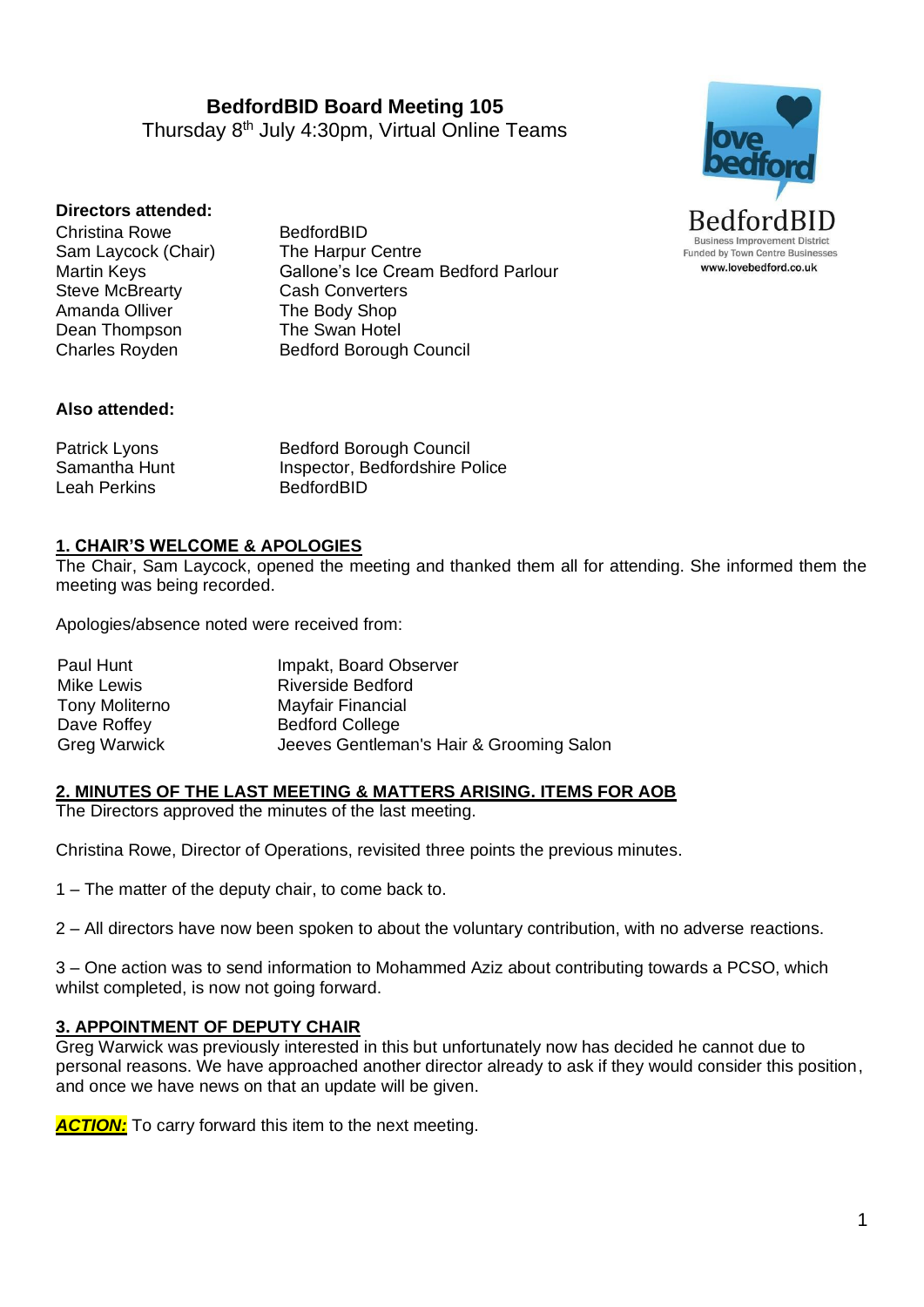# **4. NEW MEMBERS APPLICATION**

As detailed in the Director of Operations update, Christina Rowe informed the board that Alex Falcon Huerta is in Bali with no plans to come back to Bedford. As she has no registered office in the BID zone, it has been decided she will be removed as a director. She has been removed from Companies House and the website.

Christina Rowe also confirmed that she has met with Shaun Barnett, the manager at Leaders, 100 High Street. He is local, committed to the town and keen to join the board. He has completed his membership application and unless anyone has any objections he can become an interim director, until he can be formally approved by the Members at the AGM.

Sam Laycock, The Chair, confirmed that the board are in support of him becoming a director and he will be a great addition to the team.

# **5. UPDATE FROM SAM HUNT, BEDFORDSHIRE POLICE**

Sam Hunt explained that for the football final of Italy v England, they are expecting some level of disruption. They will have 60 officers on duty including regular officers and riot trained officers. They are aiming to block The Embankment where the Italian fans will congregate, from the High Street England fans, to prevent them from meeting one another.

For the town centre, Sarah Stevens from the Community Safety Partnership is putting together a Town Centre Intervention Group (TIG) which is mirrored on the model that Luton adopt. Sam Hunt said it is a good setup and involves the main partner Public Health England signposting and supporting people with addictions, to support and divert them from begging and street drinking. The officers are putting together a list of those who they are coming up against on a regular basis to provide to the TIG and discuss what is already in place and be put in place for them. There is also the PSPO but they will go down the supportive route first. This will replace Op Highgate and we should have more of an update at the next meeting.

There has been an increase in complaints around E-Scooter usage, by 300% in the last six months and collisions have doubled in the last year in Bedfordshire. We are not part of a government trial. They are treated like a motor vehicle and need insuring, which is not possible at the moment. Bedfordshire Police have educated and engaged with every school and asked them to send letters and advise parents that they will be seizing E-Scooters. Messages have also been put it in the local and national news, and through social media where it reached over 48,000 people. The responses are diverse and so far, they have seized scooters and educated persons. If they are not riding on them, they get educated. It may appear inconsistent but if they are not riding on it, it is difficult to prosecute. There is a huge concern that a fatality could result in the irresponsible behaviour so any initiatives will also be incorporated into the town centre.

The biggest concern Bedfordshire Police have had raised previously is the ASB and street drinking inside the bus station. They are getting told verbally about this problem but this is not being reported, so the statistics don't reflect it. There is a case open for the police to try and work with Angela from the Community Safety Team and try and reduce it and that will be incorporated in the TIG going forward. A lot of those people are going to be the same people.

**ACTION:** If this is affecting any of the Directors or anyone they know, to call it in so the police have a record and deal with it accordingly.

Christina Rowe thanked Sam Hunt and said she had a follow up from the Community Safety Meeting about the use of BeBAC with Path 2 Recovery, who have had some significant funding for four years, and it is great to see some strong collaborative partnership work going on due to that forum.

Sam Hunt said the outreach works really well in Luton and is optimistic we can get it up and running in Bedford and have the same impact.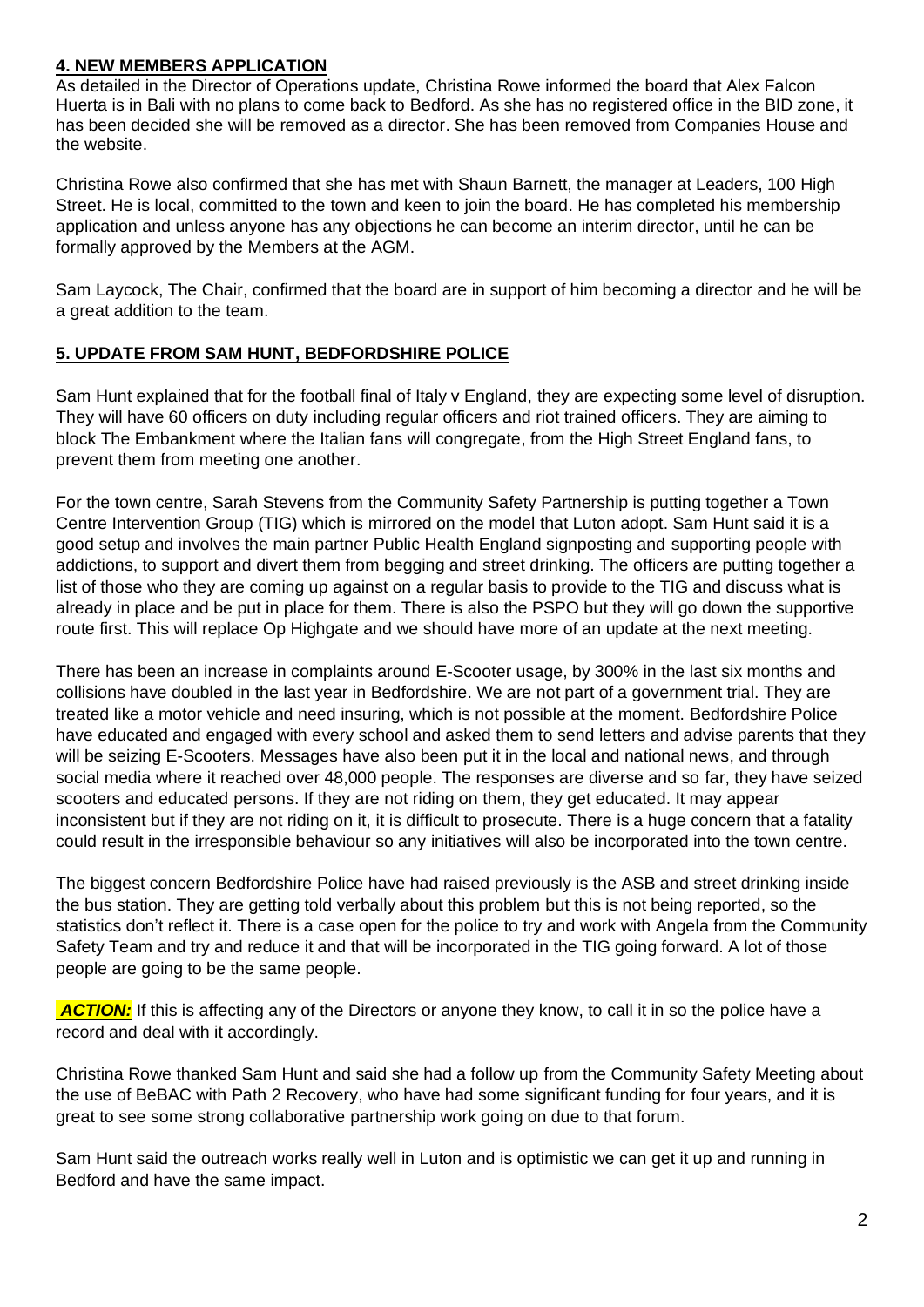Christina Rowe said all the BedfordBID/Love Bedford social media posts for the weekend are encouraging people to stay at home, order takeaways and not encouraging them to come in on Sunday.

Sam Hunt said Bedfordshire Police and Bedford Borough Council will be sending out a consistent message.

Sam Laycock passed on her thanks to the team and said that Sergeant John Elliott and Sarah Stevens, who has been promoted to the Community Safety Manager, joined the Harpur Centre and BID team for a walk around of the town centre. Within 5 minutes John Elliott was dealing with an incident at Iceland. Sarah had a full tour to show her everything that was going on, which people are not reporting. A lady approached us and said it was her first trip back into town and someone knocked on her car window in the car park asking for money. That was her first impression of the town centre, showing that we really do need to do something.

Steve McBrearty said he is usually at Cash Converters weekly and there are regulars around the bus station that stay there all day. They had to call an ambulance for one of them recently because he had a fit. It is a problem.

Sam Hunt said there is an increase in begging in Bedfordshire as a whole, which she has raised with MP Mr Yasin. She explained government laws around begging require updating as that is a problem for the police with the laws being so old. The way they deal with begging is they get a Community Protection Warning (CPW) which is a written document that says you cannot do these things. If they breach that, they get a notice (CPN) and if they breach that they get arrested or reported to court. Ideally, they will be arrested as it means conditions can be put on them and it will be dealt with a lot quicker. It depends on the severity and if it is aggressive begging. For a lot of people, it is too risky for them to go into custody, they may be alcoholics or withdrawing and need to go to hospital and officers will then sit there for hours with them. We then apply for a CBO at court, similar to the old ASBO, and they have to get convicted for the breach of the CPN for these conditions to be put in place. It is a long process and it is now happening out of town in residential areas, with people knocking on doors for money. We've put a lot of efforts into Goldington which has been successful but it is difficult. Part of the problem is people do give them money thinking they are homeless, when they do have a home and claim benefits. We will continue to look at Bedford town centre as well which will overlap with Tavistock Street. At the end of July when we have all this data, we will have the same names meaning we have more resources to deal with it, from these overlapping wards.

Sam Hunt informed the board a new Sergeant is joining the team in September, Cliff Kaile. He understands community policing and how important it is and will be a great addition.

Sam Laycock said Cliff made such a difference in town in the past and it is fantastic news. It was great spending time with Sarah Stevens in town and her seeing the frustrations of business owners when beggars outside their shop are taking more money than them. Higher level crime was also being identified and information was being fed back to the BID team.

Sam Laycock asked Sam Hunt to thank the police for being there for us.

Dean Thompson said that Pen & Cob have made the decision to close at 5:30pm on Sunday for the football. Sam Hunt thanked him.

Sam Hunt said there is a new PCC coming out on the days of action, to show him they need more staff for community policing, which is very different to how it was 10 years ago. The more data we can provide to show the resources we need, the better. He is really a strong advocate for community policing and if crimes are at least reported online, they will be documented as a statistic.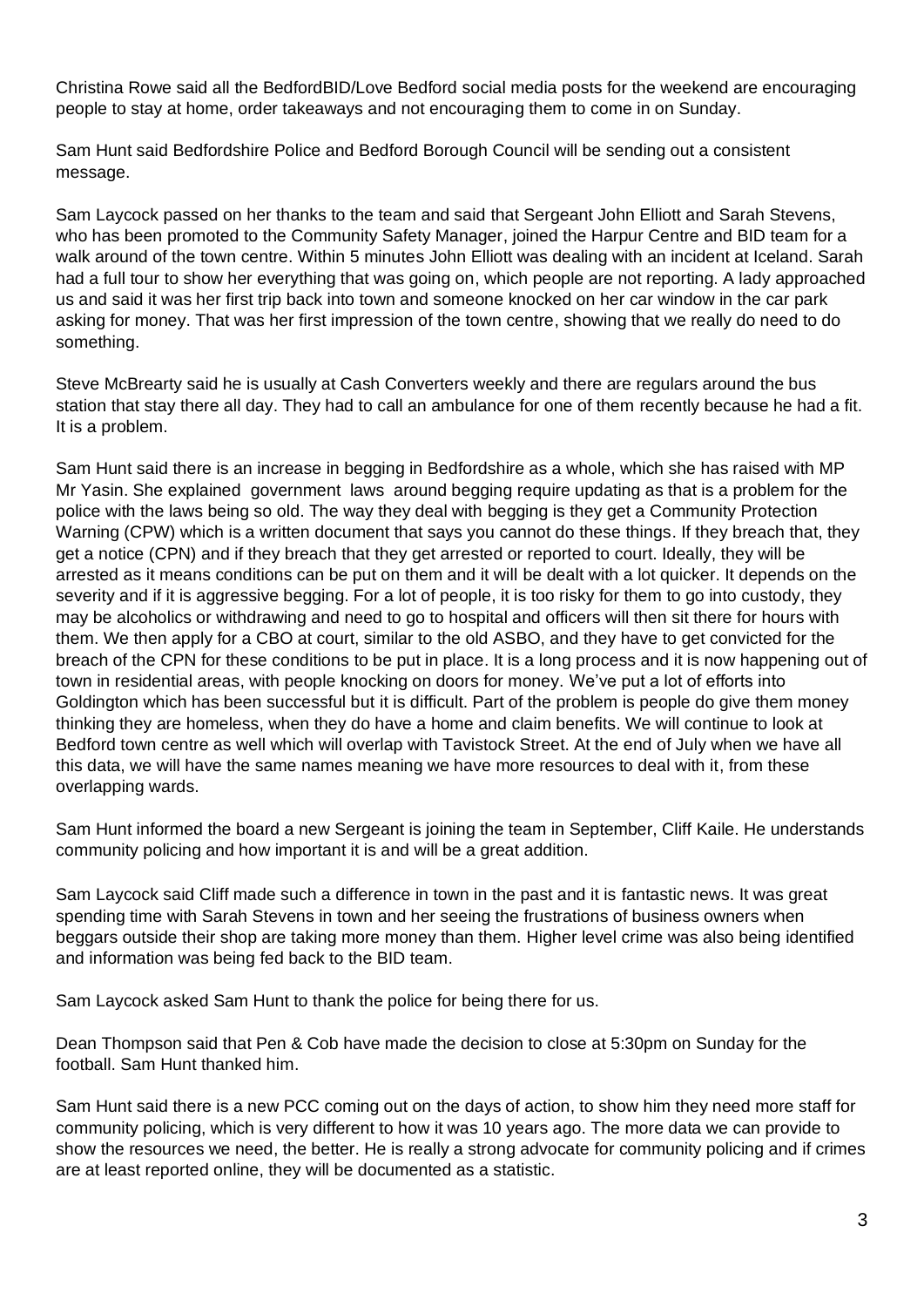Christina Rowe asked whether the BeBAC data can be used in the police's statistics. Sam Hunt said the report would have to come directly into the police control room but it could be a copy and paste online. 101 and online for non-emergency and 999 for emergency.

Charles Royden said the top part of the High Street should be open in the next 24 hours, prior to the football on Sunday. He also said they are looking to include E-Scooters in the PSPO, as the council are getting lots of complaints about them. He has seen an accident involving an E-Scooter and they are incredibly unsafe. He has also been asked to include skateboards as part of the PSPO as it can damage furniture and asked for feedback.

Sam Laycock said listed buildings are being damaged by skateboarders and people can easily be knocked over by them as an E-Scooter. In an ideal world they would have a safe skatepark. It became worse over lockdown, as there were no markets or shops open. There was also an incident where the skateboards were being used as weapons.

Amanda Olliver said they have seen a massive increase in skateboarders since the new, smooth pavement went down in Silver Street, where they have been jumping from the concrete benches. Someone is going to get really hurt.

Charles Royden said this is all really helpful feedback. The PSPO gets renewed in June next year but they want to get the current PSPO amended as soon as possible to include this.

Patrick Lyons said he had an email from Tilly's Tea Room on Harpur Square saying she is considering giving up her pitch due to skateboarders weaving in between her tables and she does not want to get into a row with them.

**ACTION:** Patrick will forward the email to Charles Royden.

Sam Laycock thanked everyone and said she is getting some great feedback of the works in Silver Street and the High Street for how it looks and how serviceable it will be with the loading bays.

Amanda Olliver asked Charles what trees are planted on Silver Street as she has had a few people ask. He said he will look into it. Charles later confirmed that the trees on Silver Street are Liquid Ambers.

# **6. TOWN CENTRE UPDATE**

Patrick Lyons, Acting Manager for Economic Growth and Development, Bedford Borough Council provided an overview of the town centre development works;

Town Investment Plan – Since the last meeting we have had notification we have been granted the £22.6 million. We had another town deal board meeting where Sam Laycock signed the Heads of Terms which has gone back to government. We have two months now to work out which of the seven projects we initially proposed will fit into the funding. The majority of the projects will be able to go forward and the major ones will progress. The key projects are an Adult Learning Centre at Bedford College, highway projects around St Paul's Square and Harpur Square, one round the Station Quarter, Midland Road shop front improvement scheme and cycling and other junction improvements around John Bunyan statue and Greyfriars. That is all moving forward well. We have about eleven months to complete the business cases and in parallel doing the design and relevant consultation to shape these schemes, to the long-term benefit of Bedford.

This is all to improve the area and stimulate the private sector investment to look at regenerating some of the assets that aren't being used. They are looking at Debenham, Beales, The Corn Exchange, Library block square area, vacant stores and the wider public realm. Also, how they make Mayes Yard a key pedestrian interchange and link up The Embankment and St Paul's Square with Silver Street Square, and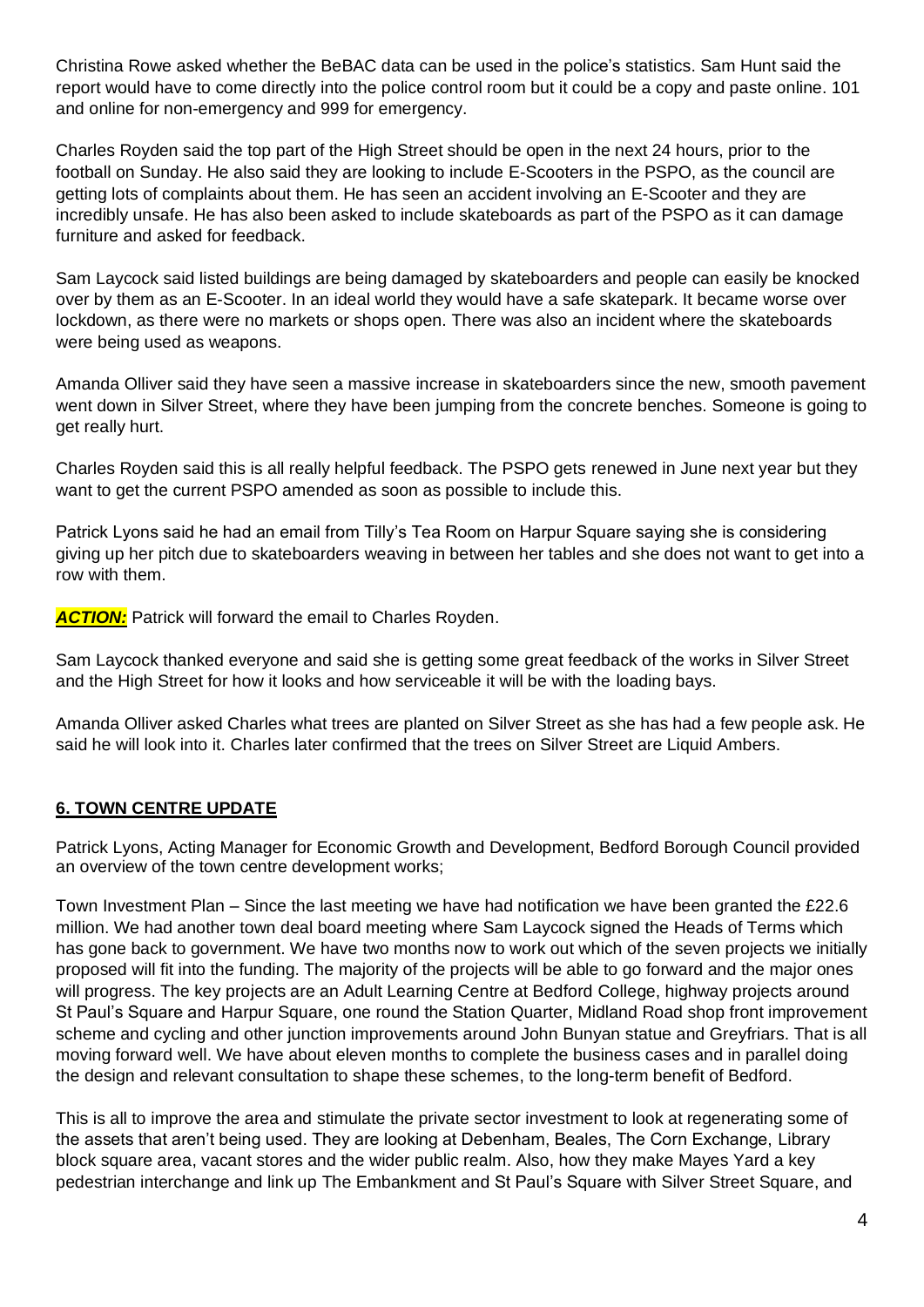from Harpur Square over towards the High Street, onto Castle Quay and Castle Lane and making it safe and pedestrianised. That is a long-term plan.

Short-term, they have been in discussion with the owners of Debenhams and are looking to use some of the High Street Heritage Action Zone (HSHAZ) money to get the building back into use. It is complicated in terms of the layers of ownership but they have UK based consultants they are engaging heavily with. We are making the case that Bedford is where they should keep hold of and invest in, with some innovative ideas. Finding another department store to take on that space isn't going to happen so it's finding something suitable that works sustainably, such as business space, leisure or hospitality. It is 120,000 sq. ft and offers a lot of opportunity.

High Street Heritage Action Zone (HSHAZ) - This is moving forward. The council were in touch with Greg Warwick and as his building is in good condition there is no need for a grant. 113 High Street (Salvation Army unit) has a new owner who has assets and interest in Bedford already. It will be a landmark building that we are looking to do a HSHAZ project with. Goldings, BBtea and Gelato are projects that we are working on, along with others on Lime Street and the High Street that are a bit further behind.

We are going into events season and thinking of being Covid compliant but all in all, there is a lot happening.

Tesco on the corner of Midland Road were going to close but they have renewed their lease for another year.

Sam Laycock thanked Patrick Lyons and updated the board that they are both really involved in these projects and they can exchange finer details at a later date.

# **7. DIRECTOR OF OPERATIONS UPDATE**

Christina Rowe, Director of Operations, provided some further headlines to the previously circulated update and discussions already had in the meeting which included:

Eat Feast is back attracting an 82% week on week increase on the flow. Accepting it was a lovely evening, it still demonstrated how a well-executed event can work in the town and work with businesses.

Thanks to the council regarding Peel Street, where there was a squat identified. The council worked with the police and the BedfordBID team to secure it and ensure the area was visited. It is now boarded up and businesses in that area are extremely appreciative.

The DoO updated included an overview of current progress on BID4 business plan document, with one area of responsibility unclear being the idea for an outdoor screen to be somewhere in the town and whether this is something already in the Town Investment Plan.

Patrick Lyons asked if the screen would be temporary and Christina Rowe said a permanent attraction, designed to provide real time information on site to the benefit to town centre and primarily businesses and be linked into the Love Bedford online activity; screenings might be considered in the future.

Sam Laycock said we have the infrastructure and electrical points for events, such as on Harpur Square, where they had to rely on generators previously. We don't have anything like this as a town at the moment for safety messages and promoting events. This would also reach people who are not on social media and could be used as an income generator.

Sam Hunt said there is a waiting list of months to put an E-Scooter messages on the billboards. The police could utilise a screen and would be really supportive of it, where the police funds could go.